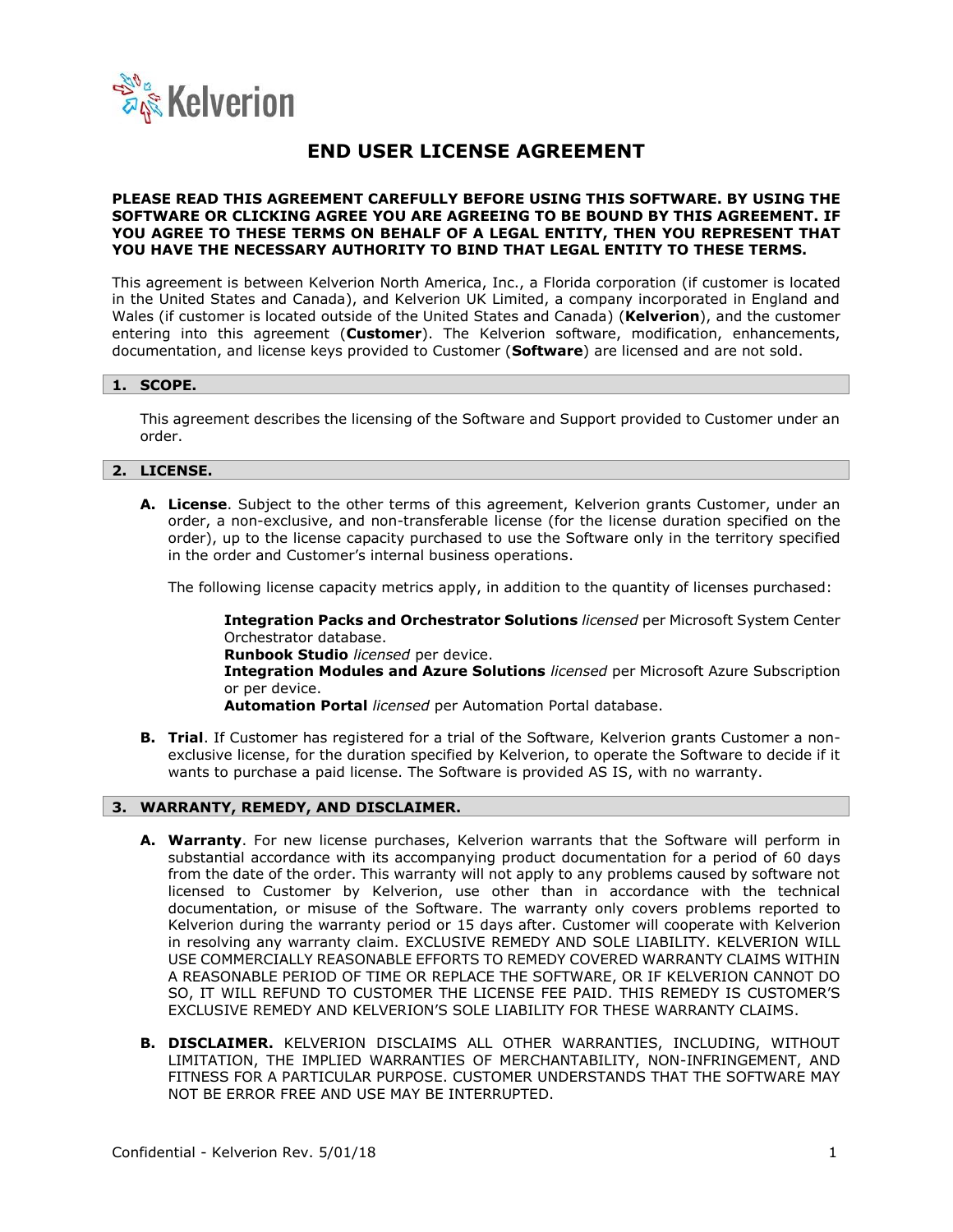#### **4. PAYMENT.**

Customer will pay all fees within 30 days of receipt of an invoice, unless otherwise provided on an order, plus applicable sales, use, and other similar taxes.

#### **5. MUTUAL CONFIDENTIALITY.**

- **A. Definition of Confidential Information.** Confidential Information means all non-public information disclosed by a party (**Discloser**) to the other party (**Recipient**), whether orally, visually, or in writing, that is designated as confidential or that reasonably should be understood to be confidential given the nature of the information and the circumstances of disclosure (**Confidential Information**). Kelverion's Confidential Information includes, without limitation, the Software, its user interface design and layout, technical documentation and pricing information.
- **B. Protection of Confidential Information.** The Recipient must use the same degree of care that it uses to protect the confidentiality of its own confidential information (but in no event less than reasonable care) not to disclose or use any Confidential Information of the Discloser for any purpose outside the scope of this agreement. The Recipient must make commercially reasonable efforts to limit access to Confidential Information of Discloser to those of its employees and contractors who need such access for purposes consistent with this agreement and who have signed confidentiality agreements with Recipient no less restrictive than the confidentiality terms of this agreement.
- **C. Exclusions.** Confidential Information *excludes* information that: (i) is or becomes generally known to the public without breach of any obligation owed to Discloser; (ii) was known to the Recipient prior to its disclosure by the Discloser without breach of any obligation owed to the Discloser; (iii) is received from a third party without breach of any obligation owed to Discloser; or (iv) was independently developed by the Recipient without use or access to the Confidential Information. The Recipient may disclose Confidential Information to the extent required by law or court order but will provide Discloser with advance notice to seek a protective order.

#### **6. KELVERION PROPERTY.**

- A. **Reservation of Rights.** The Software, workflow processes, user interface, designs, technical documentation, and other technologies provided by Kelverion as part of the Software are the proprietary property of Kelverion and its licensors, and all right, title, and interest in and to such items, including all associated intellectual property rights, remain only with Kelverion and its licensors. The Software is protected by applicable copyright and other intellectual property laws. Customer may not remove any product identification, copyright, trademark, or other notice from the Software. Kelverion reserves all rights unless expressly granted in this agreement.
- B. **Restrictions.** Customer *may not* (i) transfer, assign, sublicense, rent the Software, create derivative works of the Software, or use it in any type of service provider environment; (ii) interfere with or disrupt the integrity or performance of the Software; (iii) reverse engineer, decompile, disassemble, or translate the Software, except as allowed by applicable law despite this limitation; or (iv) evaluate the Software for the purpose of competing with Kelverion, or operate the Software other than in accordance with its technical documentation.

# **7. TERM AND TERMINATION.**

- A. **Term.** This agreement expires at the end of the license period specified in the accompanying order.
- B. **Mutual Termination for Material Breach.** If either party is in material breach of this agreement, the other party may terminate this agreement at the end of a written 30-day notice/cure period, if the breach has not been cured.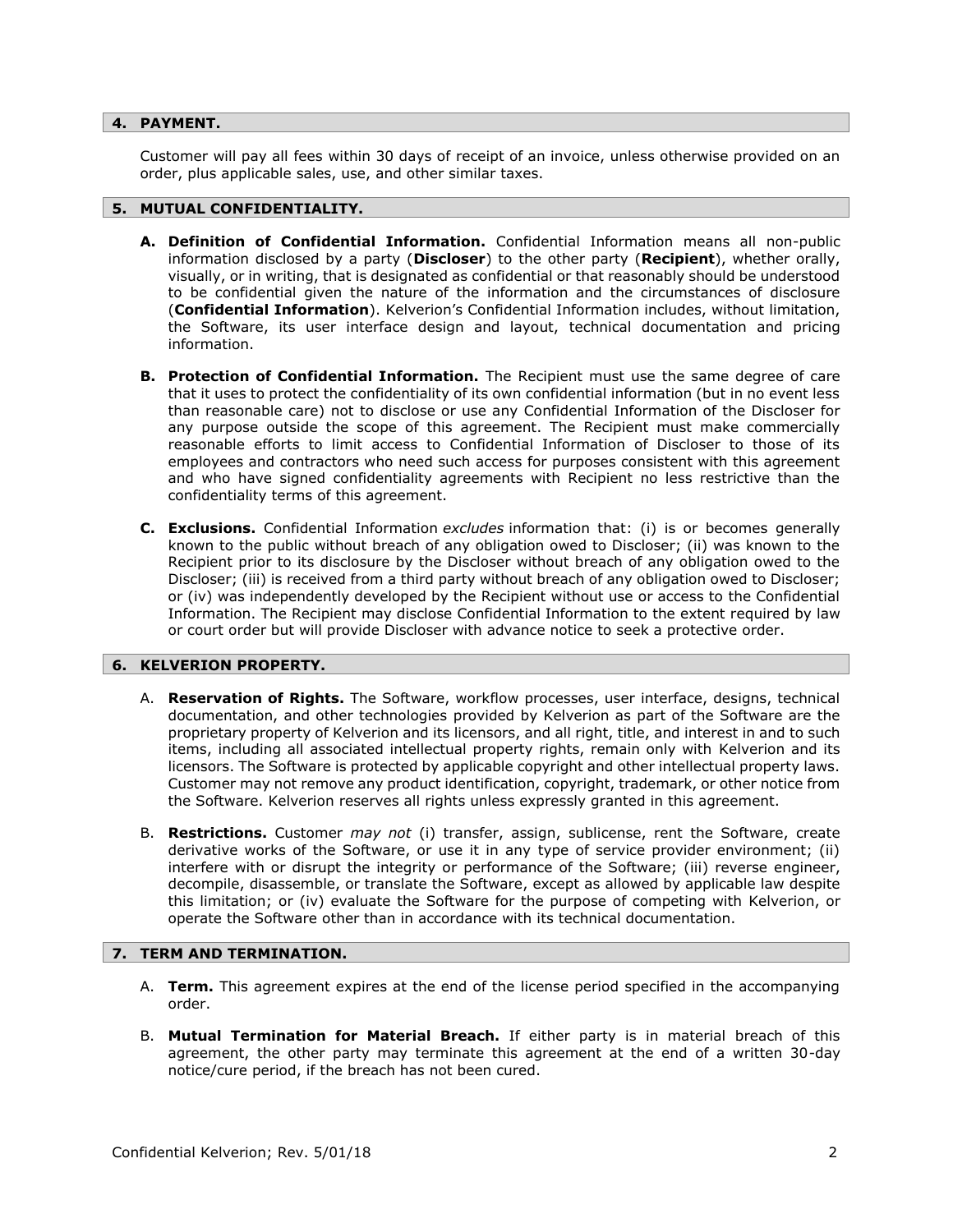C. **Return Kelverion Property Upon Termination.** Upon termination of this agreement or a license for any reason, Customer must discontinue using the Software, de-install, and destroy or return the Software and all copies within 5 days. Upon Kelverion's request, Customer will confirm in writing its compliance with this destruction or return requirement.

# **8. LIABILITY LIMIT.**

- A. **Exclusion of Indirect Damages. Kelverion is not liable for any indirect, special, incidental, or consequential damages arising out of or related to this agreement (including, without limitation, costs of delay; loss of or unauthorized access to data or information; and lost profits, revenue, or anticipated cost savings), even if it knows of the possibility of such damage or loss or if the damage or loss is foreseeable.**
- B. **Total Limit on Liability. Except for Kelverion's indemnity obligations in Clause 10, Kelverion's total liability arising out of or related to this agreement (whether in contract, tort, or otherwise) does not exceed the amount paid or payable by Customer for the license to the Software.**

#### **9. ANNUAL SUPPORT.**

Kelverion's annual technical support and maintenance services (**Support**) is included with new term licenses and available for an annual fee for perpetual licenses (unless the Support is sunsetted). Support may be provided in subsequent years if Customer and Kelverion agree on the support renewal for that year. Support is provided under the Support policies then in effect. Kelverion may change its Support terms, but Support will not materially degrade during any Support term. More details on Support are located at<http://www.kelverion.com/support>

# **10. CUSTOMER INDEMNITY.**

**Defense of Third Party Claims.** Kelverion will defend or settle any third-party claim against Customer to the extent that such claim alleges that the Software violates a copyright, patent, trademark, or other intellectual property right, if Customer promptly notifies Kelverion of the claim in writing, cooperates with Kelverion in the defense, and allows Kelverion to solely control the defense or settlement of the claim. *Costs.* Kelverion will pay infringement claim defense costs it incurs in defending Customer, and Kelverion negotiated settlement amounts, and court awarded damages. *Process.* If such a claim appears likely, then Kelverion may modify the Software, procure the necessary rights, or replace it with the functional equivalent. If Kelverion determines that none of these are reasonably available, then Kelverion may terminate the Software and refund (as applicable) any prepaid and unused fees, service fees, and the license fee for perpetual licenses (amortized over a 5-year period from the date of the order). *Exclusions.* Kelverion has no obligation for any claim arising from: Kelverion's compliance with Customer's specifications; a combination of the Software with other technology or aspects where the infringement would not occur but for the combination; use of Customer Data; or technology or aspects not provided by Kelverion. THIS SECTION CONTAINS CUSTOMER'S EXCLUSIVE REMEDIES AND KELVERION'S SOLE LIABILITY FOR INTELLECTUAL PROPERTY INFRINGEMENT CLAIMS.

# **11. GOVERNING LAW AND FORUM.**

- A. **If Customer is located in the United States: This agreement is governed by the laws of the State of Delaware (without regard to conflicts of law principles) for any dispute between the parties or relating in any way to the subject matter of this agreement. Any suit or legal proceeding must be exclusively brought in the federal or state courts for the State of Delaware and Customer submits to this personal jurisdiction and venue. Nothing in this agreement prevents either party from seeking injunctive relief in a court of competent jurisdiction. The prevailing party in any litigation is entitled to recover its attorneys' fees and costs from the other party.**
- B. **If Customer is located in the Canada: This agreement is governed by the laws of the State of Delaware (US), without regard to conflict of laws principles. Any dispute**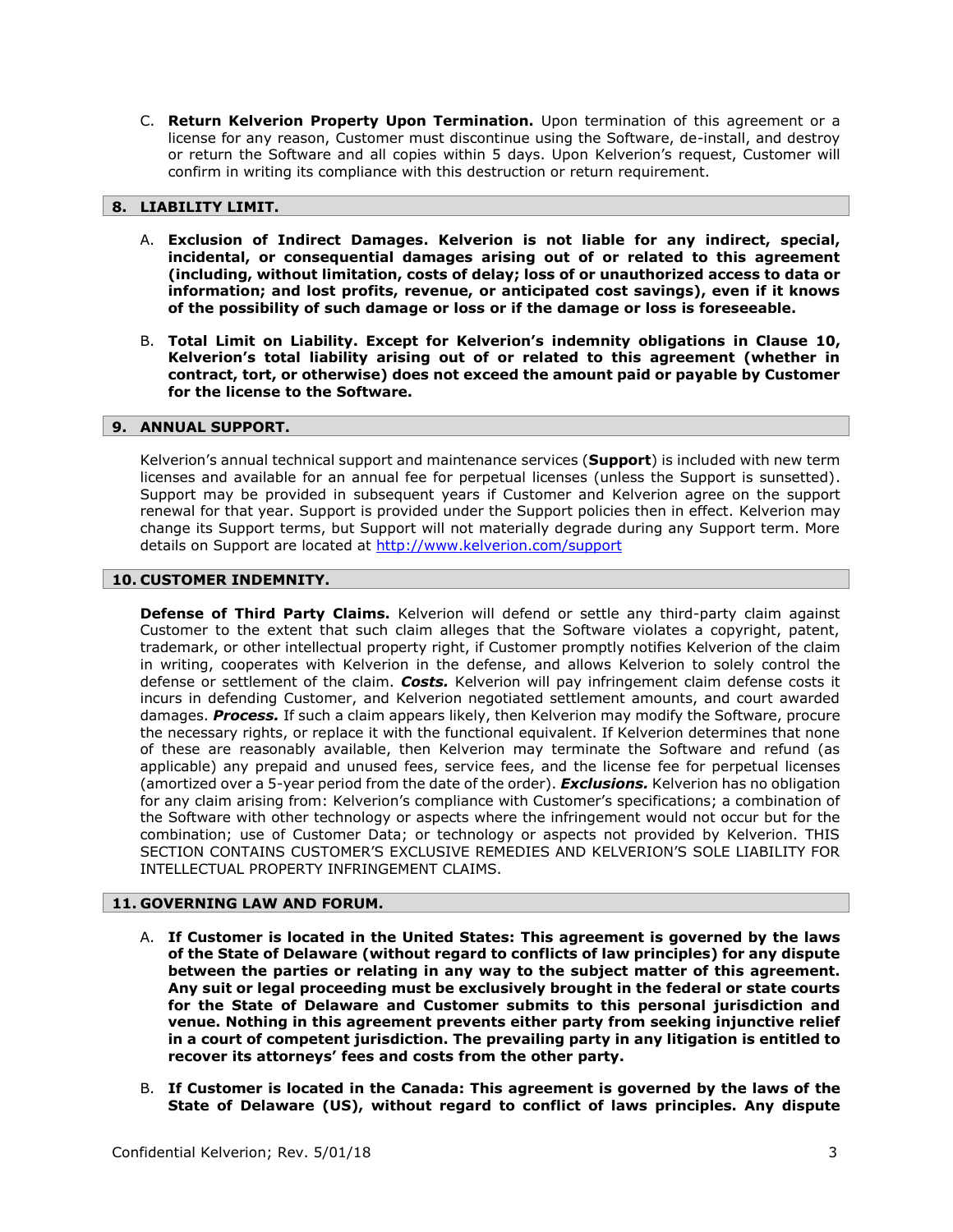**between Customer and Kelverion arising out of or related to this agreement must be exclusively determined by binding arbitration in the State of Delaware, US in English, under the then current commercial or international rules of The International Centre For Dispute Resolution. The decisions of the arbitrators may be entered in any court of competent jurisdiction. Nothing in this agreement prevents either party from seeking injunctive relief in any court of competent jurisdiction. The prevailing party in any arbitration or litigation is entitled to recover its attorneys' fees and costs from the other party.** 

C. **If Customer is located outside of the United States and Canada: This agreement is governed by the laws of England and Wales for any dispute between the parties or relating in any way to the subject matter of this agreement. Any suit or legal proceeding must be exclusively brought in the courts of England and Wales.**

#### **12. OTHER TERMS.**

- **A. Entire Agreement and Changes.** This agreement and the order constitute the entire agreement between the parties and supersede any prior or contemporaneous negotiations or agreements, whether oral or written, related to this subject matter. Customer is not relying on any representation concerning this subject matter, oral or written, not included in this agreement. No representation, promise, or inducement not included in this agreement is binding. No modification of this agreement is effective unless both parties sign it, however this agreement may be modified through an online process provided by Kelverion. No waiver is effective unless the party waiving the right signs a waiver in writing.
- **B. No Assignment.** Neither party may assign or transfer this agreement to a third party, nor delegate any duty, except that the agreement and all orders may be assigned, without the consent of Customer, as part of a merger or sale of substantially all or part the businesses or assets of Kelverion.
- **C. Independent Contractors.** The parties are independent contractors with respect to each other.
- **D. Enforceability and Force Majeure.** If any term of this agreement is invalid or unenforceable, then it shall be deemed deleted but it shall not affect the validity and enforceability of the remainder of the agreement and the other terms shall remain in effect. If any provision or partprovision of this agreement is deemed deleted under this clause the parties shall negotiate in good faith to agree a replacement provision that, to the greatest extent possible, achieves the intended commercial result of the original Except for the payment of monies, neither party is liable for events beyond its reasonable control, including, without limitation, force majeure events.
- **E. Money Damages Insufficient**. Any breach by a party of this agreement or violation of the other party's intellectual property rights could cause irreparable injury or harm to the other party. The other party may seek a court order to stop any breach or avoid any future breach.
- **F. No Additional Terms.** Kelverion rejects additional or conflicting terms of a Customer's formpurchasing document.
- **G. Order of Precedence.** If there is an inconsistency between this agreement and an order, this agreement prevails.
- **H. Survival of Terms.** Any terms, that by their nature survive termination of this agreement for a party to assert its rights and receive the protections of this agreement, will survive (including, without limitation, the confidentiality terms). The UN Convention on Contracts for the International Sale of Goods does not apply.
- **I. Compliance Audit.** No more than once in any 12-month period and upon at least 30 days' advance notice, Kelverion (or its representative) may audit Customer's usage of the Software at any Customer facility. Customer will cooperate with such audit. Customer agrees to pay within